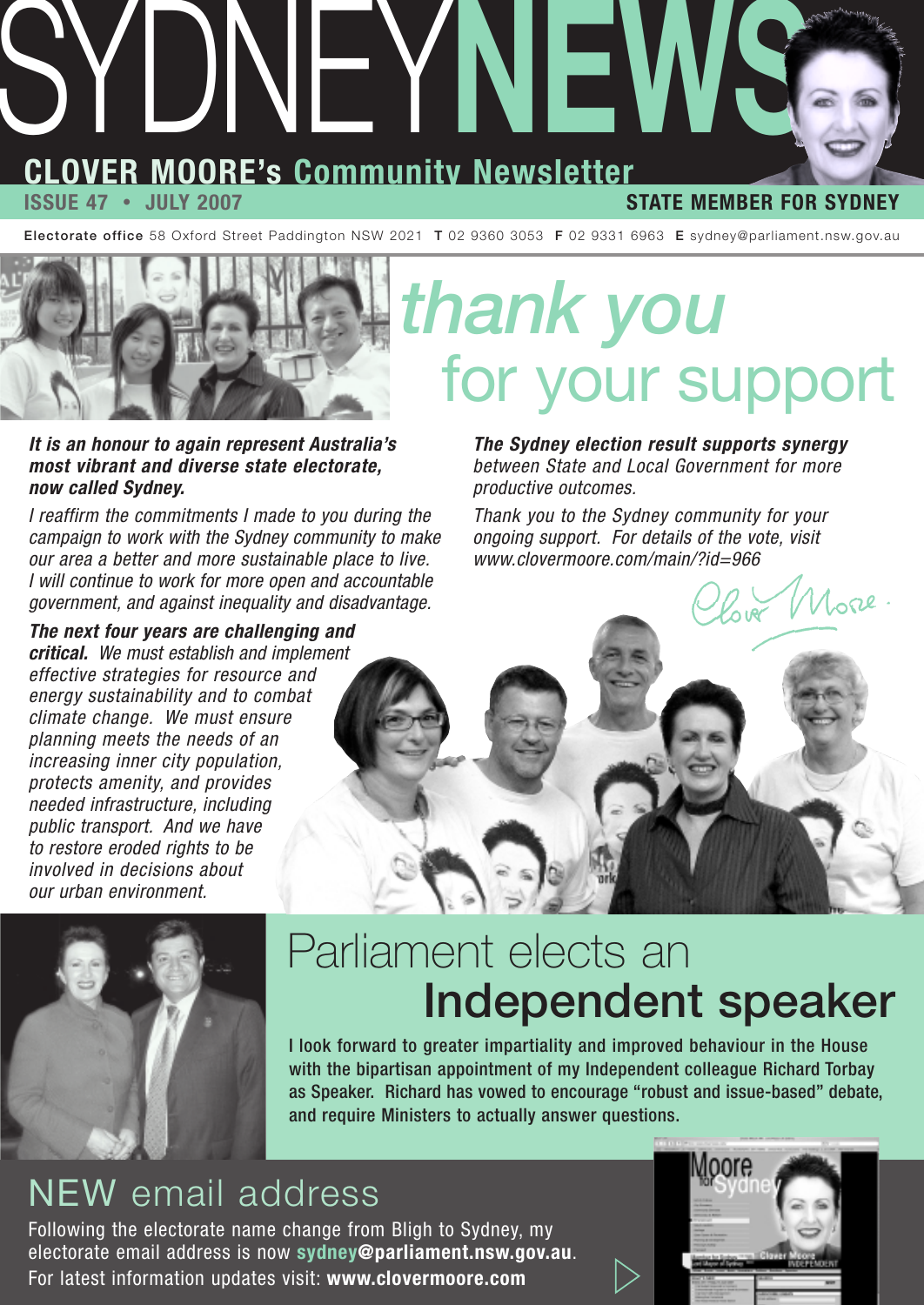### FROM PARLIAMENT

#### **Parliament resumed in May with Labor comfortably returned to Government with 52 seats in the Legislative Assembly. The Liberal/ National Coalition holds 35 seats, with six seats held by Independents.**

In the Legislative Council, Labor holds 19 seats and the Liberal/National Coalition 15. The Cross Benches are made up of four Greens, two Christian Democrats and two Shooters Party. With a Labor President, the Government will need three Cross Benchers to pass legislation without Opposition support.

It's a setback for open and progressive democracy that the only Australian Democrat in the NSW Parliament, Arthur Chesterfield Evans, narrowly failed to be returned to the Legislative Council. We most recently worked together on laws requiring public exposure of government contracts.





### Greenhouse gas **emissions**

**Climate change experts say that 30 per cent reductions in greenhouse gas emissions by 2020 are needed to prevent serious global warming, but the NSW Government commitment is virtually to maintain current levels to 2025. I have asked the Premier to review this decision and to legislate for a meaningful target.**

I joined Mayors from 40 of the world's largest cities in New York to discuss cooperation to address global warming. All cities committed to tackle global warming and pursue major projects to reduce greenhouse gases.

Clover promoting sustainable transport in NYC

### *saving* **water**

**In Parliament I asked the Government to introduce water saving initiatives like largescale recycling, grey water reuse, permanent low-level restrictions and repairing old leaking pipes.** A recent report showed that if the Government funds rainwater tanks in five per cent of houses each year, the desalination plant could be deferred beyond 2026.

There are welcome new rebates for water tanks in the budget, but a structured water tank installation program is needed. Clover's water tank





**Members of Parliament cast conscience votes on the Human Cloning and Other Prohibited Practices Bill to allow stem cell research and bring NSW in line with Commonwealth legislation.**

The Bill will allow strictly regulated human embryo research for the treatment of human diseases and infertility and debilitating conditions like Parkinson's Disease, spinal cord injury and diabetes. I was surprised by the controversy because the Bill bans contentious practices such as egg and sperm embryo creation for research, with tough penalties of up to 15 years imprisonment.

I supported the Bill, which provides hope to alleviate human suffering.

### Billboard approvals

**The Minister for Planning is proposing to take consent authority from Councils for advertising in major traffic corridors in their Local Government Areas.**

Current legislation prohibits advertising on all freeways and tollways, except the Eastern Distributor, M2, M4, M5 and the Sydney Harbour Tunnel, but council approval is still required.

The proposed legislation allows advertising on all freeways and tollways and makes the Minister for Planning the Consent Authority. Relevant Councils will be informed of DAs, but grounds for objection are limited.

My submission opposed this proposal as it takes decisions away from local communities, could blight our beautiful city, and advertisements could distract motorists.

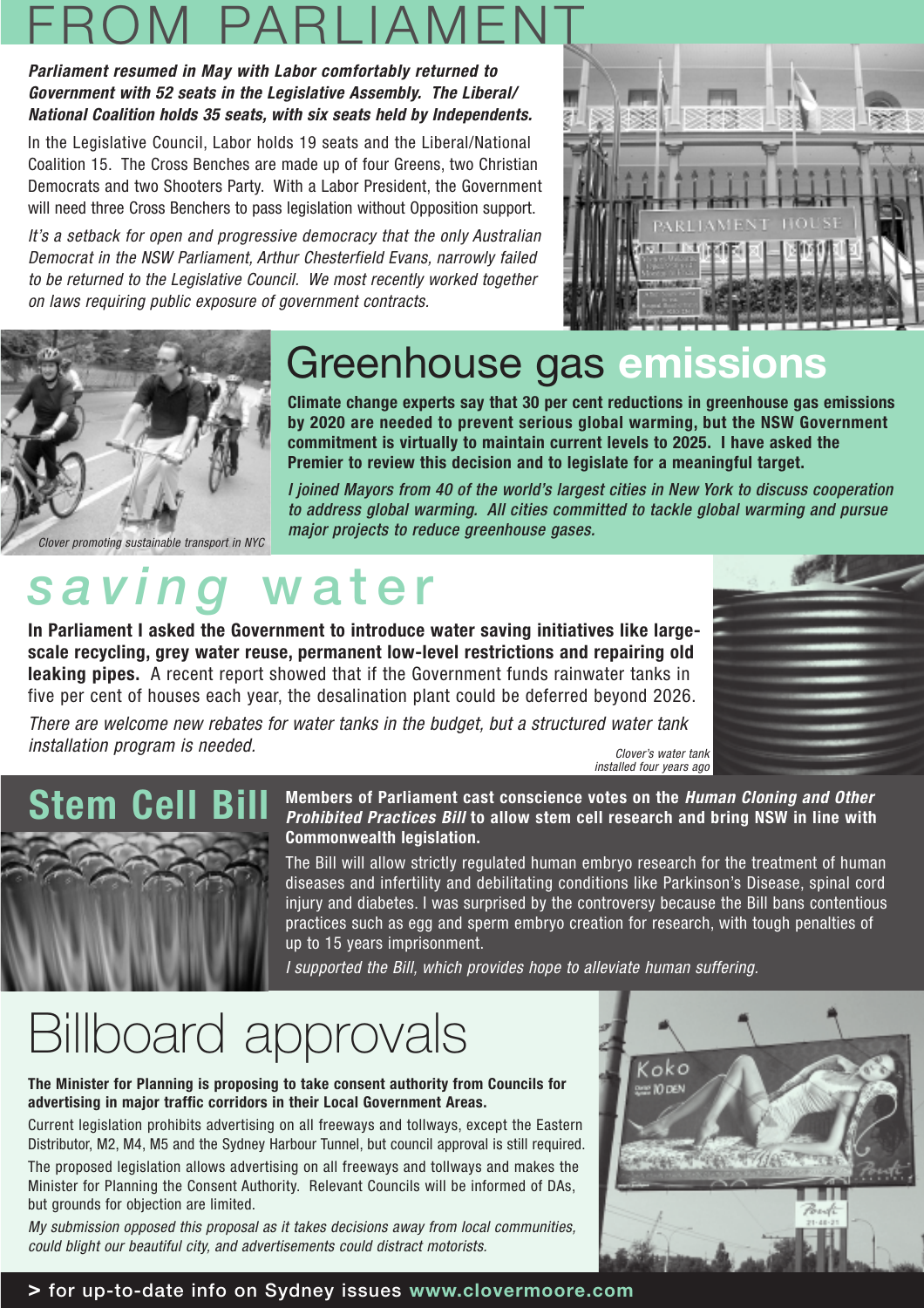#### **Harbour foreshores threat** IVIRONMEN

The State Government plans to dump controls on harbour waterfront development that limit commercialisation, encourage public access, promote water quality and marine life, reduce clutter and parking and traffic congestion, and protect water views.

My submission objected to the watering down of protective harbour foreshore controls, and asked the Government to audit all public foreshore assets and establish a comprehensive plan to encourage public access and recreation.





## Parkland restaurant

The Centennial Park restaurant is being enlarged, maintaining current heights but increasing floor space and relocating the adjacent playground. The Trust promises new grass areas to compensate for additional built-over parkland.

Local residents and park users were not adequately consulted, and there is concern that the enlarged facility could attract non-park and commercial users, generating increased activity, particularly traffic and parking, and impacting on park amenity.

#### **Caritas redevelopment approved**

**The Minister for Planning has approved revised plans for the redevelopment of the Caritas mental health site bound by Forbes, Burton and Bourke Streets in Darlinghurst.**

Redevelopment revenue will partly fund a much-needed new mental health facility replacing the O'Brien Building at St Vincent's Hospital, but the cost is overdevelopment of publicly owned land in this sandstone heritage precinct.

Plans have been scaled down, but only partly address community concerns. Building heights for Burton Street are reduced from 12 to seven storeys, and overall floor space ratio (FSR) is reduced from 3.31:1 to 2.75:1. This still substantially exceeds adjacent properties on Burton and Bourke Streets, which have a much lower maximum FSR of 1:1 and height of nine metres.

The Minister's approval comes under "Major Projects" laws, which I opposed in Parliament.



## **Tighter SCG Stadia concert controls**

In response to resident complaints and my representations about excessive noise from the Robbie Williams concert at Aussie Stadium in December, the Minister for the Environment has acted to reduce concert noise.

The Sydney Cricket Ground and Sports Ground Trust will introduce a new Noise Management Plan with measures to protect residents, such as increased financial penalties for event promoters, sound engineers signing agreed noise levels, and the temporary closure of an event in extreme cases.





#### **NOISE REGULATION review**

**After several years of promises, the Government released a Regulatory Impact Statement on updating noise controls, including motor vehicles, boats, sound systems, building alarms and power tools.** My submission supported better noise protection for inner city residents. For information, telephone 131 555 or visit www.environment.nsw.gov.au

#### **> Electorate email address is now sydney@parliament.nsw.gov.au**